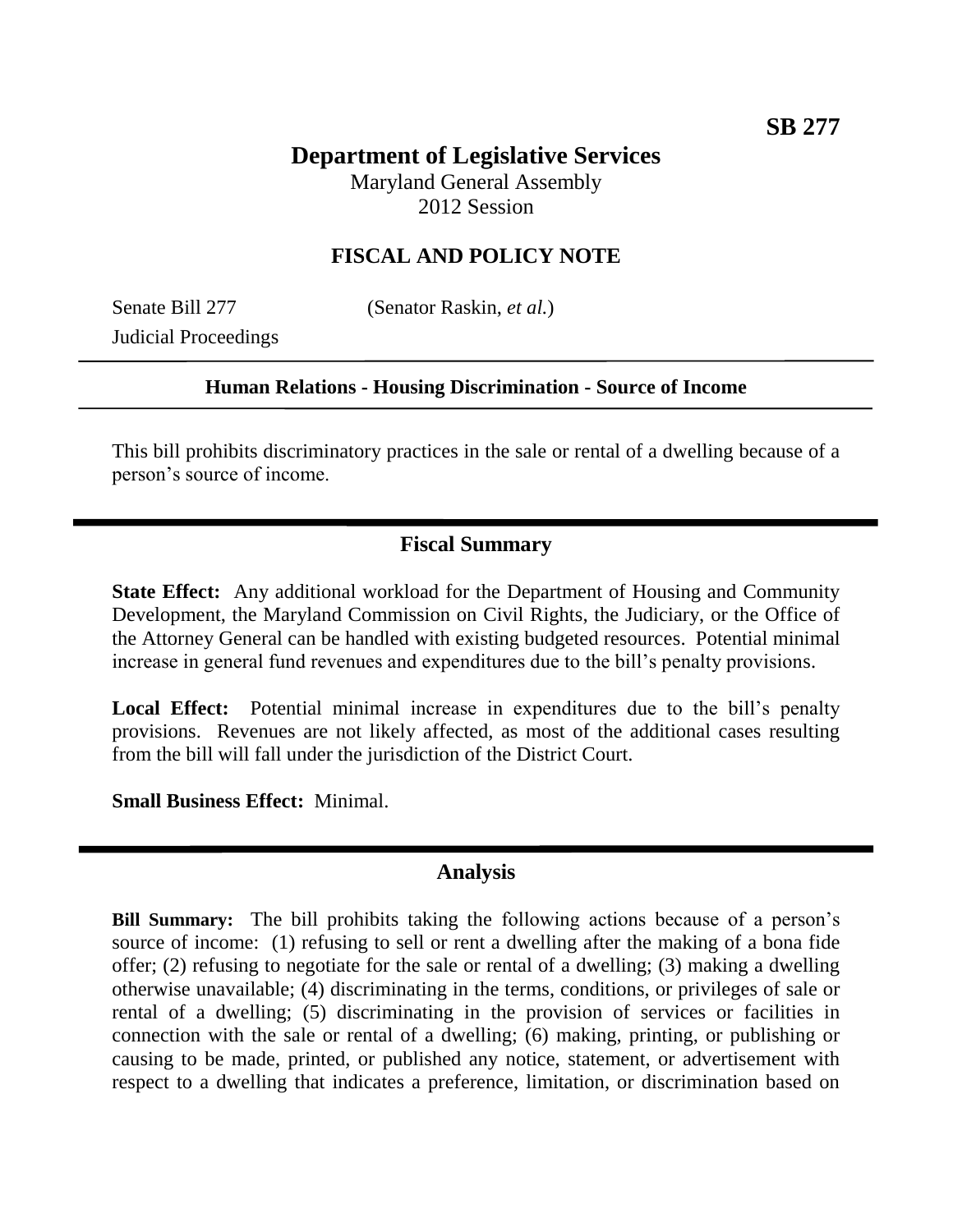source of income; (7) representing to a person that a dwelling is not available for inspection, sale, or rental when it is available; and (8) for profit, inducing or attempting to induce a person to sell or rent a dwelling by representations regarding the entry or prospective entry into the neighborhood of a person or persons with a particular source of income.

Under the bill, a "source of income" is any lawful source of money paid to or on behalf of a renter or buyer of housing, including income from: (1) any lawful profession, occupation, or job; (2) any government or private assistance, grant, loan, or rental assistance program, including low-income assistance certificates and vouchers; (3) any gift, inheritance, pension, annuity, alimony, child support, or other consideration or benefit; and (4) any sale or pledge of property or interest in property.

The bill does not apply to the rental of rooms or apartments in an owner's principal residence if the source of income is rental assistance. The exemption for apartments is limited to an owner-occupied dwelling with up to five rental units.

The bill does not apply to the rental of a unit in an assisted rental housing development if the source of income is rental assistance. Under the bill, "assisted rental housing development" means a development consisting of four or more contiguous rental units in which 20% or more of the units are required to be rented to households with an income that does not exceed 50% of the area media income under a federal, State, or local government housing assistance program.

The bill prohibits a person whose business includes engaging in residential real estate related transactions from discriminating against a person in making available a transaction, or in the terms or conditions of a transaction, because of the person's source of income. However, a real estate appraiser may take into consideration factors other than source of income.

The bill prohibits a person from, because of a person's source of income, denying that person access to, or membership or participation in, a multiple-listing service, real estate brokers' organization or other service, organization, or facility relating to the business of selling or renting dwellings, or discriminating against a person in the terms or conditions of membership or participation.

The bill also prohibits any person, whether or not acting under color of law, by force or threat of force, from willfully injuring, intimidating, or interfering with a person's activities related to the sale, purchase, rental, or occupation of a dwelling, or to attempt to do so. Existing criminal penalties relating to these activities are expanded to include the prohibition against discrimination based on source of income.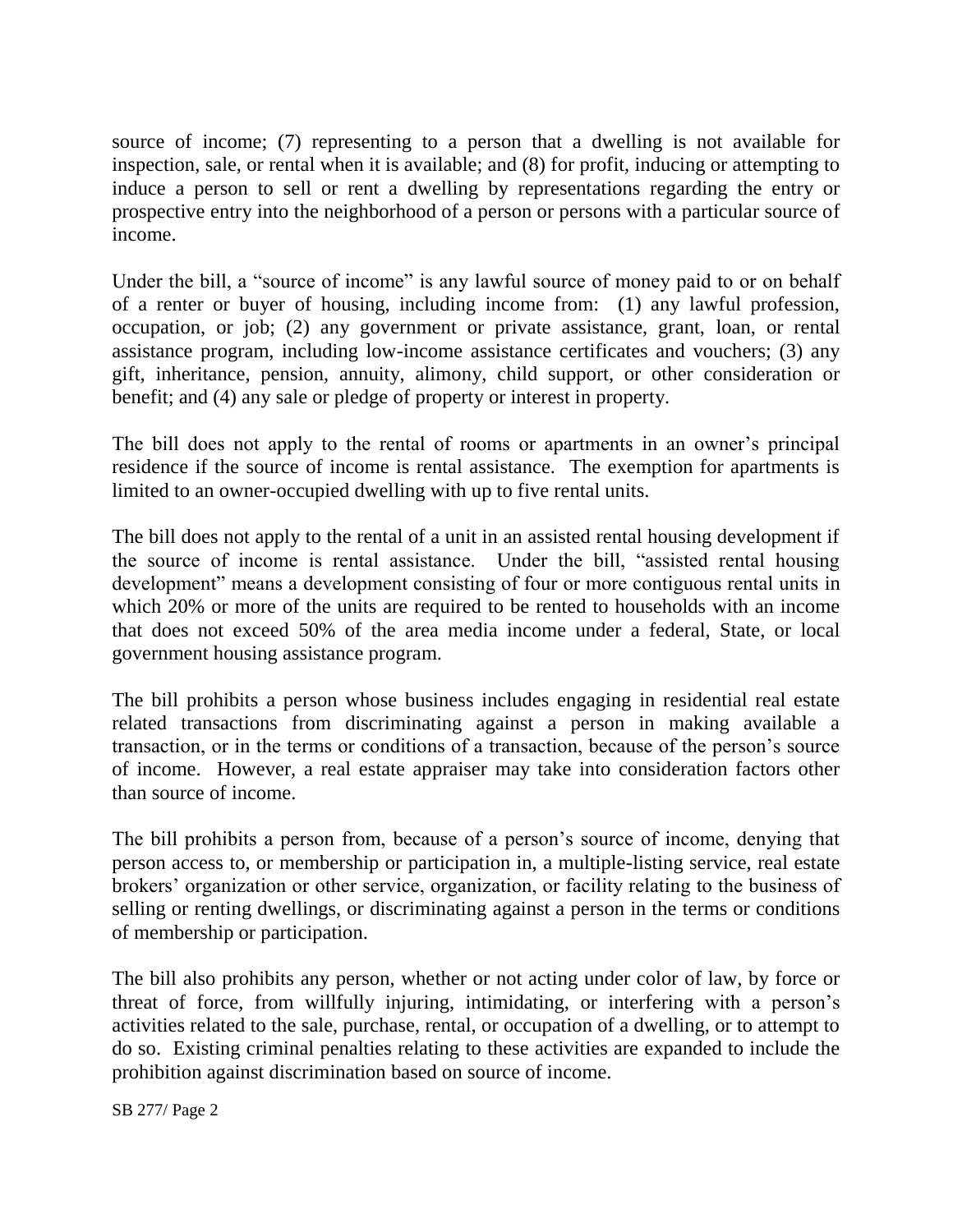The bill neither prevents a person from refusing to consider income derived from any criminal activity or prohibits a person from determining the ability of a potential buyer or renter to pay by verifying, in a commercially reasonable and nondiscriminatory manner, the source and amount of income of the potential buyer or renter.

**Current Law:** Housing discrimination because of race, sex, color, religion, national origin, marital status, familial status, sexual orientation, or disability is prohibited. There is no provision prohibiting housing discrimination based on source of income. Willfully injuring, intimidating, or interfering, by force or threat of force, with a person's activities related to the sale, purchase, rental, or occupation of a dwelling, or to attempt to do so, is a misdemeanor. A violator is subject to maximum penalties of one year imprisonment and/or a \$1,000 fine. If the violation results in bodily injury, the maximum penalty is 10 years imprisonment and/or a \$10,000 fine. If the violation results in death, the maximum penalty is life imprisonment.

**Background:** The Maryland Commission on Civil Rights received 60 complaints of housing discrimination in fiscal 2011.

**State Revenues:** General fund revenues increase minimally as a result of the bill's monetary penalty provision from cases heard in the District Court.

**State Expenditures:** General fund expenditures may increase minimally as a result of the bill's incarceration penalty due to the possibility of more people being committed to Division of Correction facilities for convictions in Baltimore City. The number of people convicted under the bill's provisions who are likely to be subject to incarceration is not expected to materially affect the expenditures of the Division of Correction.

Generally, persons serving a sentence of one year or less in a jurisdiction other than Baltimore City are sentenced to a local detention facility. The Baltimore City Detention Center, a State-operated facility, is used primarily for pretrial detentions.

Enhanced penalties of life imprisonment and a \$10,000 fine and/or 10 years imprisonment are provided if specified violations result in death or bodily injury, respectively. However, it is assumed that only a minimal number of people will potentially be subject to these enhanced penalties. Accordingly, expenditures for the Department of Public Safety and Correctional Services will not be materially impacted as a result of people being sentenced to Division of Correction facilities for longer periods of time under the enhanced penalty provisions.